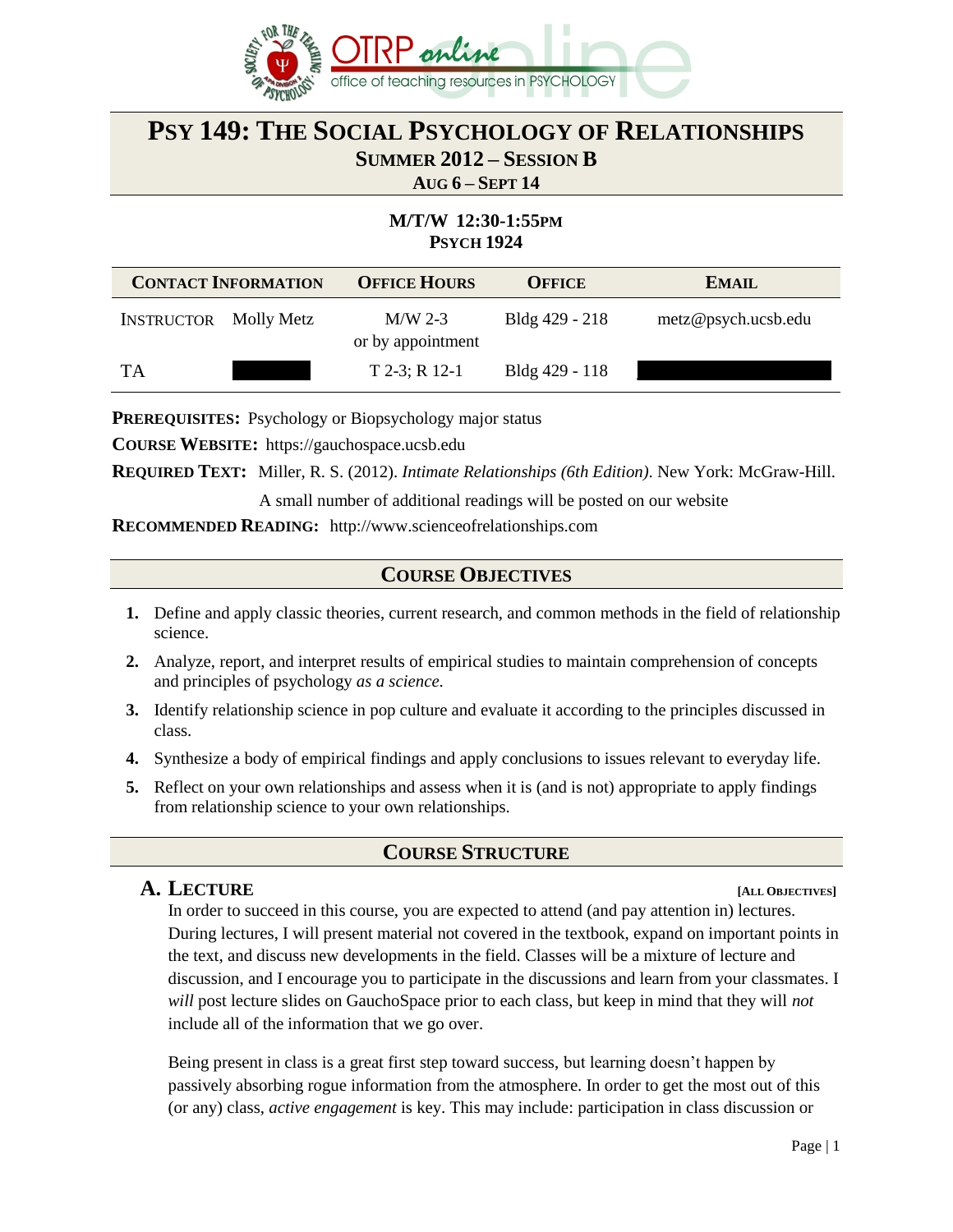activities, taking notes, or even just actually thinking about questions that are posed, even if you don't speak up in class. This definitely does not include: reading the newspaper, doing other work, texting or engaging in side conversations, listening to your headphones, sleeping, etc.

Finally, I welcome your input, insight, and questions. However, I remind you that this is a semiprofessional setting, and you should only share things you are comfortable with complete strangers knowing. This applies to both in-class discussion and writing assignments.

#### **B. READING [OBJECTIVES 1-4]**

#### **a. TEXTBOOK**

The textbook is a supplement to the lectures; some assigned chapters will review or expand on what we discuss in class, while others will expose you to important topics that we will *not* be discussing together. To get the most out of lecture, please complete all readings *before coming to class*. You will be responsible for assigned chapters on quizzes.

### **b. EMPIRICAL ARTICLES**

As this is an upper-division course, you should have exposure to a variety of empirical and review papers related to the topics we will be discussing. Most weeks, you will be assigned 1-2 peer-reviewed article related to that week's topics. *Before coming to class*, you should be able to summarize the main points of the article: the research question, how they tested it, what they found, and why it matters. We will discuss these in some detail in class, and you will be responsible for this material on quizzes.

# **C. WRITING**

#### **a. PAPER 1: JOURNAL CRITIQUE (2-3 pages) [OBJECTIVES <sup>1</sup> AND 2]**

To help you think *scientifically* about relationships and gain practice in dissecting empirical journal articles in our field, you will write a brief summary and critique of an empirical article on a close relationships topic. Details on this assignment will be posted on the course website and reviewed in class.

#### **b. PAPER 2: CHOOSE ONE** (4-5 pages) *ALL OBJECTIVES*

*Details on this assignment will be posted on the website and reviewed in class.*

#### **i. RELATIONSHIP SCIENCE IN POP CULTURE**

You will compare relationship advice from a popular source (e.g., a popular magazine like *Cosmopolitan* or *Men's Health*) with actual research on the same topic.

# **ii. RELATIONSHIP HOW-TO GUIDE**

You will synthesize a body of relationship literature and provide a practical guide on some relationship topic that would be suitable for public dissemination.

#### **iii. FILM CRITIQUE**

You will select a movie from a list that portrays a variety of relationship dynamics and then analyze its realism and ground it in the scientific literature, using a number of topics/theories we will cover in class.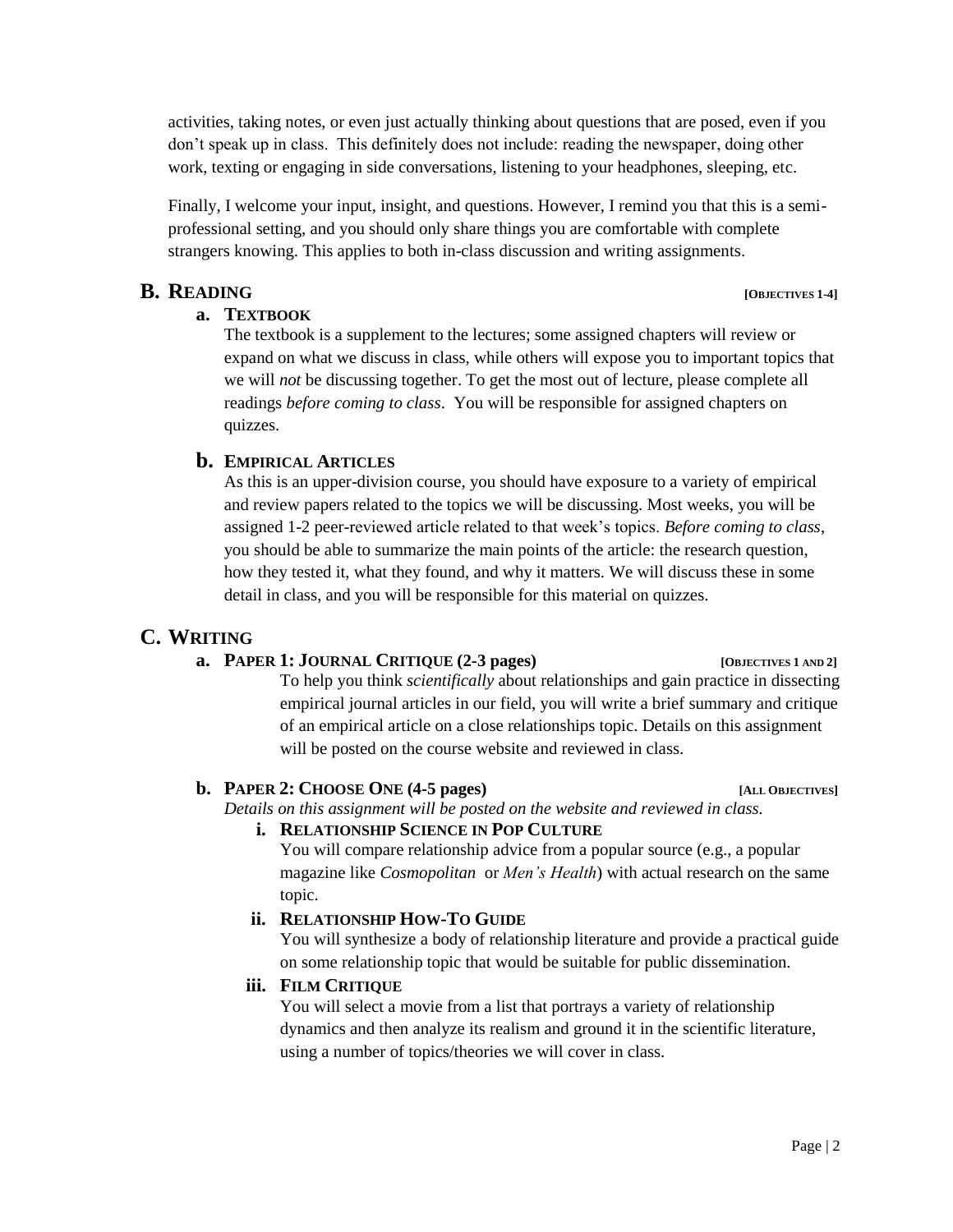### **D. QUIZZES [OBJECTIVES <sup>1</sup> AND 2]**

There will be 2 quizzes, worth 30 points each. Quizzes will cover material from lecture, in-class activities, your textbook, and additional readings. They will include multiple choice and short answer questions. These quizzes *will not be cumulative.*

On quiz days, lateness will not be tolerated – **you may not take the quiz (and will earn a 0) if you arrive after the first quiz has been turned in.** 

#### **E. PARTICIPATION**

Participation will be assessed using an assortment of in-class and GauchoSpace activities. If you miss a class during which we complete a graded activity, you may not make it up.

# **FINAL GRADE CALCULATION**

Final grades will be based on absolute points, rather than a curve – that is, it is completely possible for everyone to earn an A in this class (if they earn the points). There will be no extra credit opportunities.

Final grades are non-negotiable. Grade changes will be made *only* to correct for grading errors.

Complaints about grades on individual assignments must be issued to the instructor *in writing* before the beginning of the class immediately following the return of the assignment. Only reasonable and well-justified complaints will be considered, and all decisions are final.

**Paper 1 - \_\_\_\_/40 pts Paper 2 - \_\_\_\_/50 pts Quiz 1 - \_\_\_\_/30 pts Quiz 2 - \_\_\_\_/30 pts Participation - \_\_\_\_/20 pts ------------------------------------------------** 

**Total - \_\_\_\_/170 pts** 

**[keep track of your own points here!]** 

| <b>APPROX. POINTS</b> | <b>PERCENTAGE</b> | <b>GRADE</b> |
|-----------------------|-------------------|--------------|
| $165+$                | 97 and above      | $A+$         |
| 158.5-164.5           | $93 - 96.99$      | $\mathbf{A}$ |
| 153-158               | $90 - 92.99$      | $A -$        |
| 148-152.5             | $87 - 89.99$      | $B+$         |
| 141.5-147.5           | $83 - 86.99$      | B            |
| 136-141               | $80 - 82.99$      | <b>B-</b>    |
| 131-135.5             | $77 - 79.99$      | $C+$         |
| 124.5-130.5           | $73 - 76.99$      | $\mathbf C$  |
| 119-124               | $70 - 72.99$      | $C-$         |
| 114-118.5             | $67 - 69.99$      | $D+$         |
| 102-113.5             | $60 - 66.99$      | D            |
| $0-101.5$             | 59.99 and below   | F            |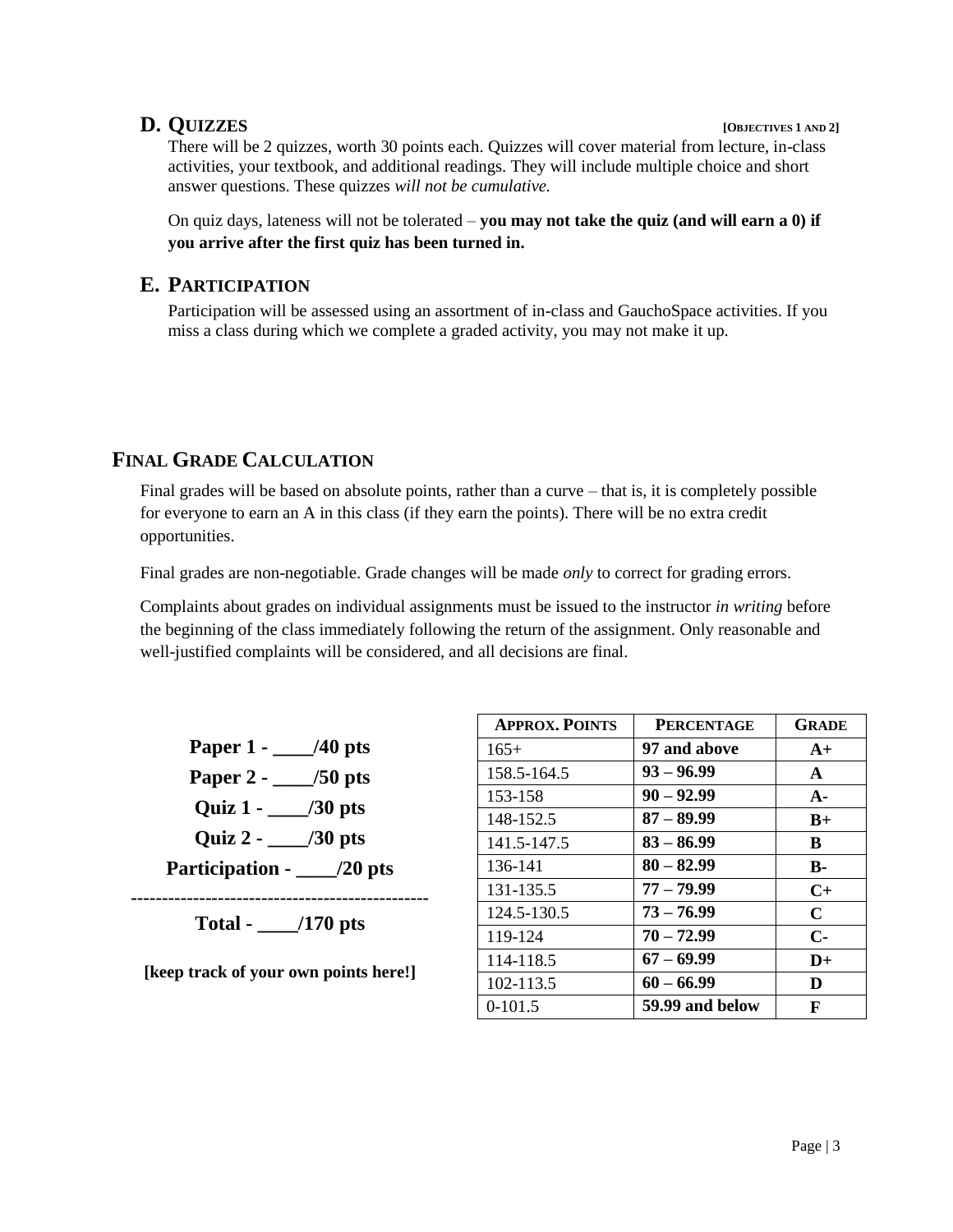#### **COURSE POLICIES**

#### **LATE POLICY**

Papers are due at the *beginning* of lecture on the due date. Late papers will be accepted *at the cost of a full letter grade (or 10%) per day late*. So, a B+ assignment turned in after class begins or the next day will receive a  $C<sub>+</sub>$ , two days late a  $D<sub>+</sub>$ , and so on.

# **MAKE-UP POLICY**

Exams make-ups will not be granted except in case of a medical emergency or a legally compelled absence. A doctor's note or some other formal verification will be required in order to take an *allessay make-up test*.

You must be able to attend all tests – vacation is not an excuse, nor is having another class exam at the same time. If you can't make it to class on test days, please make other arrangements or consider enrolling in the class in a future quarter.

# **CELL-PHONE POLICY**

Out of respect for me and your classmates, your phones should be off (or on silent) and put away at all times. In particular, please refrain from texting during class –the view from the front of the room is excellent, and no matter how sneaky you think you are being, I assure you, you are not.

That being said: You are adults and know your priorities better than I possibly could. As such, if you have a call or text that is *important enough to miss class for*, by all means, please step outside to take care of it. HOWEVER – if the call or text is *not* important enough to miss class for, then please be respectful and save it for after class.

#### **STUDENT RESOURCES**

**Disabled Students Program (DSP):** The DSP provides academic support services to eligible students with temporary and permanent disabilities. Please inform the instructor if you require special classroom accommodations due to a disability – you must register with DSP prior to receiving these accommodations. If you require additional time on an exam, please schedule your own proctor through the DSP and confirm the arrangements with our TA at least *one week prior to the exam*. Please contact the DSP office for information and assistance (2120 Student Resource building, 893- 2668, www.sa.ucsb.edu/dsp).

**Counseling Services:** If you are experiencing any difficulties meeting class requirements, or any difficulties in your personal life, please contact **Counseling Services** (located in Building 599). Counseling Services offers individual and group counseling, crisis counseling, stress-management workshops, self-help information, and connections to off-campus mental health resources. For information, please call (893-4411) or visit their web site (www.counseling.ucsb.edu).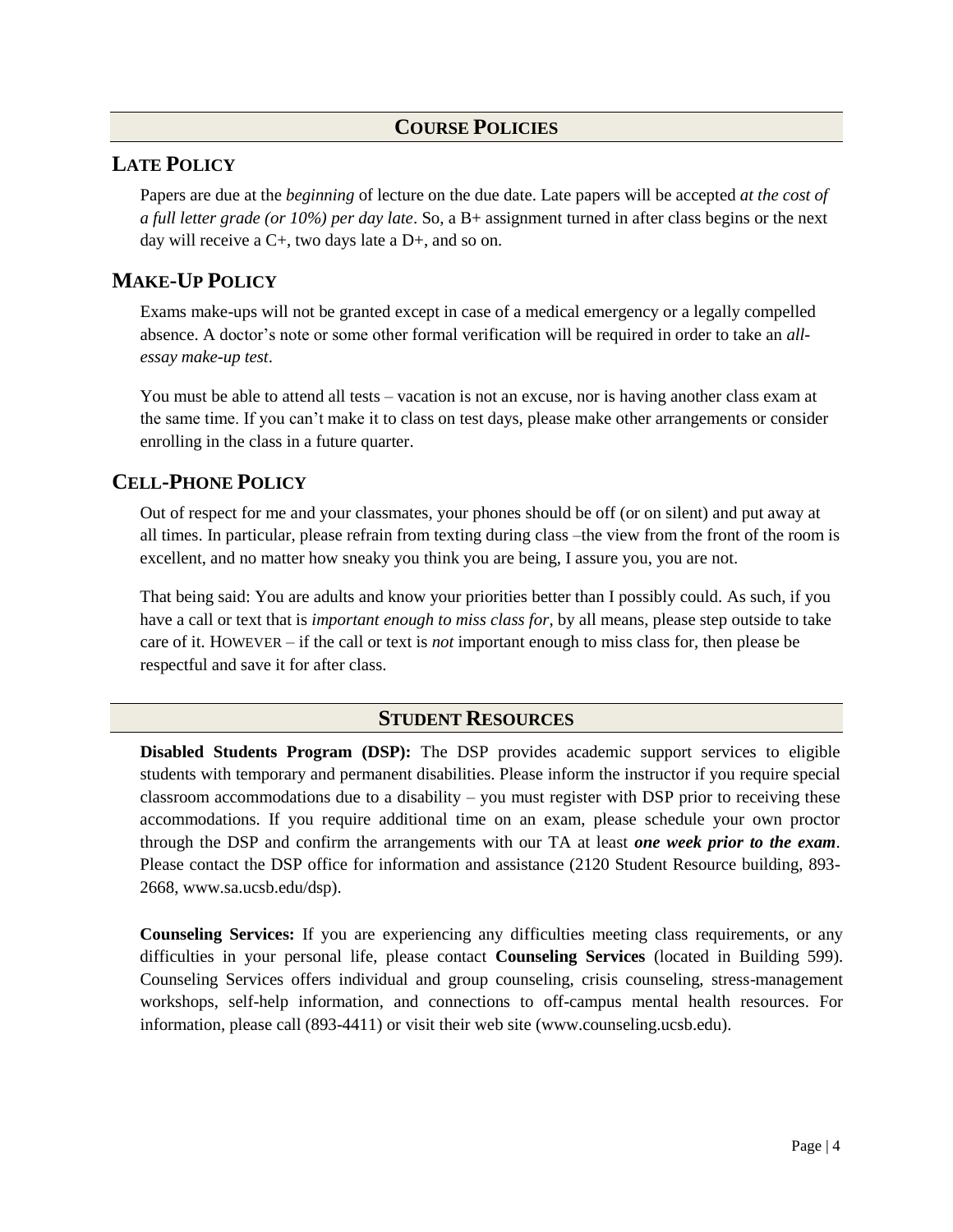#### **SOME FINAL WORDS**

#### **A WORD ABOUT ACADEMIC INTEGRITY**

 Academic dishonesty will not be tolerated in any form. This includes, but is not limited to, cheating, plagiarism, improper citations, or misrepresenting your work in any way. Students caught behaving in such a way will receive an automatic "0" on the assignment or an "F" in the class, depending on the extent of the infraction. At the discretion of the instructor, some students may be referred to Judicial Affairs for disciplinary action.

Please familiarize yourself with the university's policy on academic dishonesty here: http://judicialaffairs.sa.ucsb.edu/PDF/academicintegflyer.pdf

# **A CAUTIONARY NOTE**

As you read about relationships and reflect on them, you may find yourself noticing and thinking about your own relationships and those of people to whom you are close. Efforts to understand what is happening in these relationships can facilitate your learning of the material you are studying – and this is great!  $\odot$  However, I urge you not to take on the role of "expert" or "therapist" in your own relationships or those of other people, interpreting people's behavior and explaining to others what it means. Not only is it inappropriate in your current role, it may also may be hurtful to those you love and care about. Instead, talk to people about what you are learning and solicit their ideas and observations to extend your own understanding of relationships and course material.

- *Dr. Nancy Collins* 

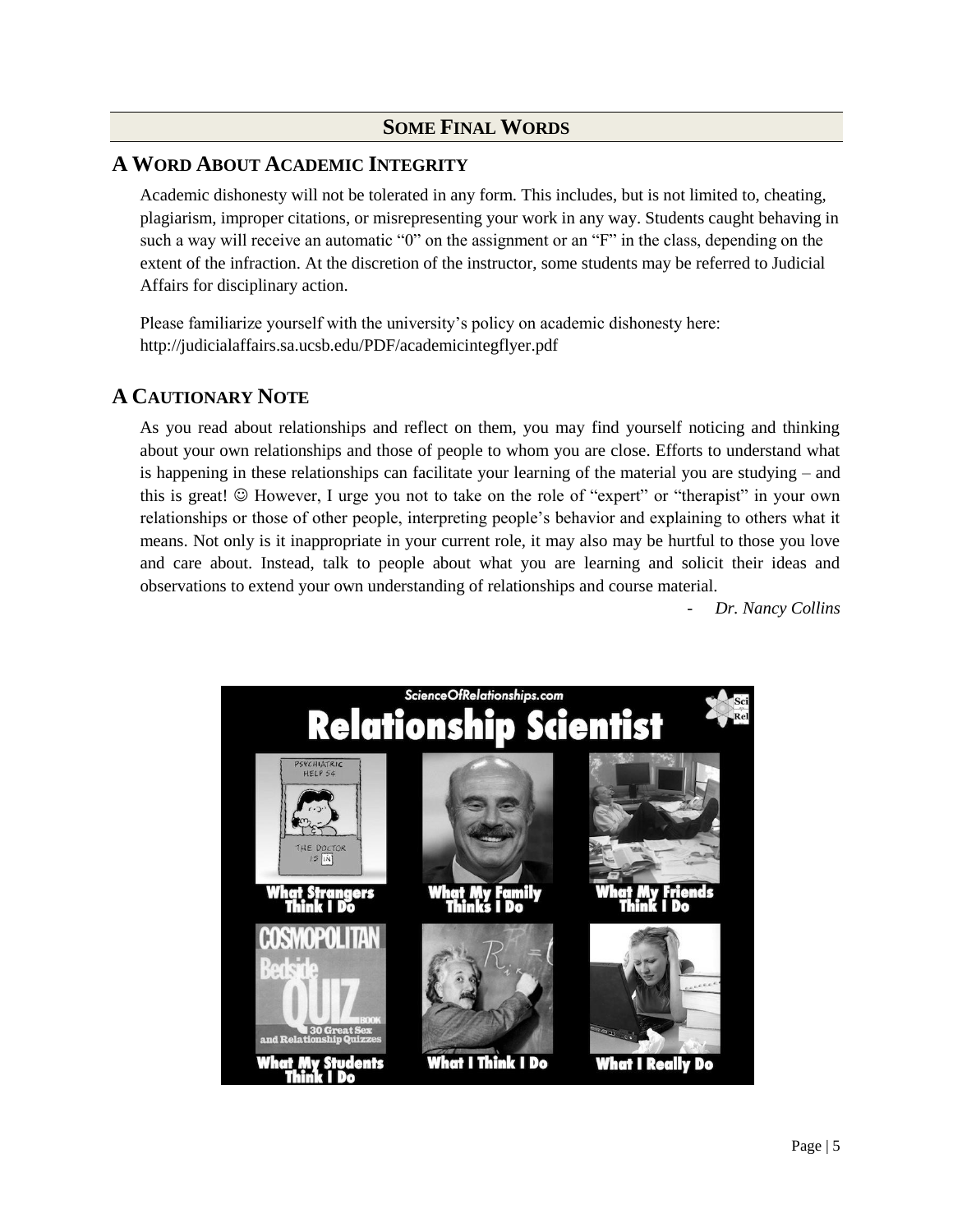| <b>CLASS CALENDAR - SUMMER 2012</b> |     |             |                                                                                      |                                                    |
|-------------------------------------|-----|-------------|--------------------------------------------------------------------------------------|----------------------------------------------------|
| <b>WEEK</b>                         | DAY | <b>DATE</b> | <b>TOPIC</b>                                                                         | <b>READING</b>                                     |
| $\mathbf{1}$                        | M   | 8/6         | COURSE OVERVIEW/INTRODUCTION                                                         | MILLER, CH <sub>1</sub>                            |
|                                     | T   | 8/7         | THE SCIENCE OF RELATIONSHIPS: METHODS                                                | MILLER, CH <sub>2</sub><br><b>READING 1</b>        |
|                                     | W   | 8/8         | <b>WHY FORM RELATIONSHIPS?</b><br>ATTACHMENT AND THE NEED TO BELONG                  | <b>READING 2</b>                                   |
| $\overline{c}$                      | M   | 8/13        | CONFLICT & COMMUNICATION                                                             | MILLER, CH 5 (P166-172)<br>MILLER CH <sub>11</sub> |
|                                     | T   | 8/14        | <b>ATTRACTION &amp; MATE SELECTION</b>                                               | MILLER, CH <sub>3</sub><br><b>READING 3</b>        |
|                                     | W   | 8/15        | LOVE<br>PAPER 1 DUE                                                                  | MILLER, CH 8<br>READING 4                          |
| 3                                   | M   | 8/20        | EQUITY & INTERDEPENDENCE<br><b>COMMITMENT</b>                                        | MILLER, CH 6                                       |
|                                     | T   | 8/21        | <b>RELATIONSHIP COGNITION</b><br>THE SELF & RELATIONSHIPS                            | MILLER, CH4<br>READING 5                           |
|                                     | W   | 8/22        | QUIZ <sub>1</sub>                                                                    |                                                    |
| $\overline{4}$                      | M   | 8/27        | <b>SEX &amp; SEXUALITY</b>                                                           | MILLER, CH 9<br>READING <sub>7</sub>               |
|                                     | T   | 8/28        | FRIENDSHIP ACROSS THE LIFESPAN<br>THE SINGLE LIFE                                    | MILLER, CH7<br>READING 6                           |
|                                     | W   | 8/29        | <b>REJECTION &amp; LONELINESS</b>                                                    | MILLER, CH 10 (P305-312)<br>READING 8              |
| 5                                   | M   | 9/3         | NO CLASS - LABOR DAY HOLIDAY                                                         |                                                    |
|                                     | T   | 9/4         | THE DARK SIDE: POWER & AGGRESSION                                                    | MILLER, CH12<br>READING 9                          |
|                                     | W   | 9/5         | THE DARK SIDE: JEALOUSY & BETRAYAL<br><b>RELATIONSHIP DISSOLUTION</b><br>PAPER 2 DUE | MILLER, CH 10 (P312-335)<br>MILLER, CH13           |
| 6                                   | M   | 9/10        | <b>SOCIAL SUPPORT &amp; CAPITALIZATION</b>                                           | READING 10                                         |
|                                     | T   | 9/11        | RELATIONSHIP MAINTENANCE & GROWTH                                                    | MILLER, CH 14<br>READING 11                        |
|                                     | W   | 9/12        | QUIZ <sub>2</sub>                                                                    |                                                    |

*Tentative schedule; I reserve the right to adjust this timeline based on course progress*